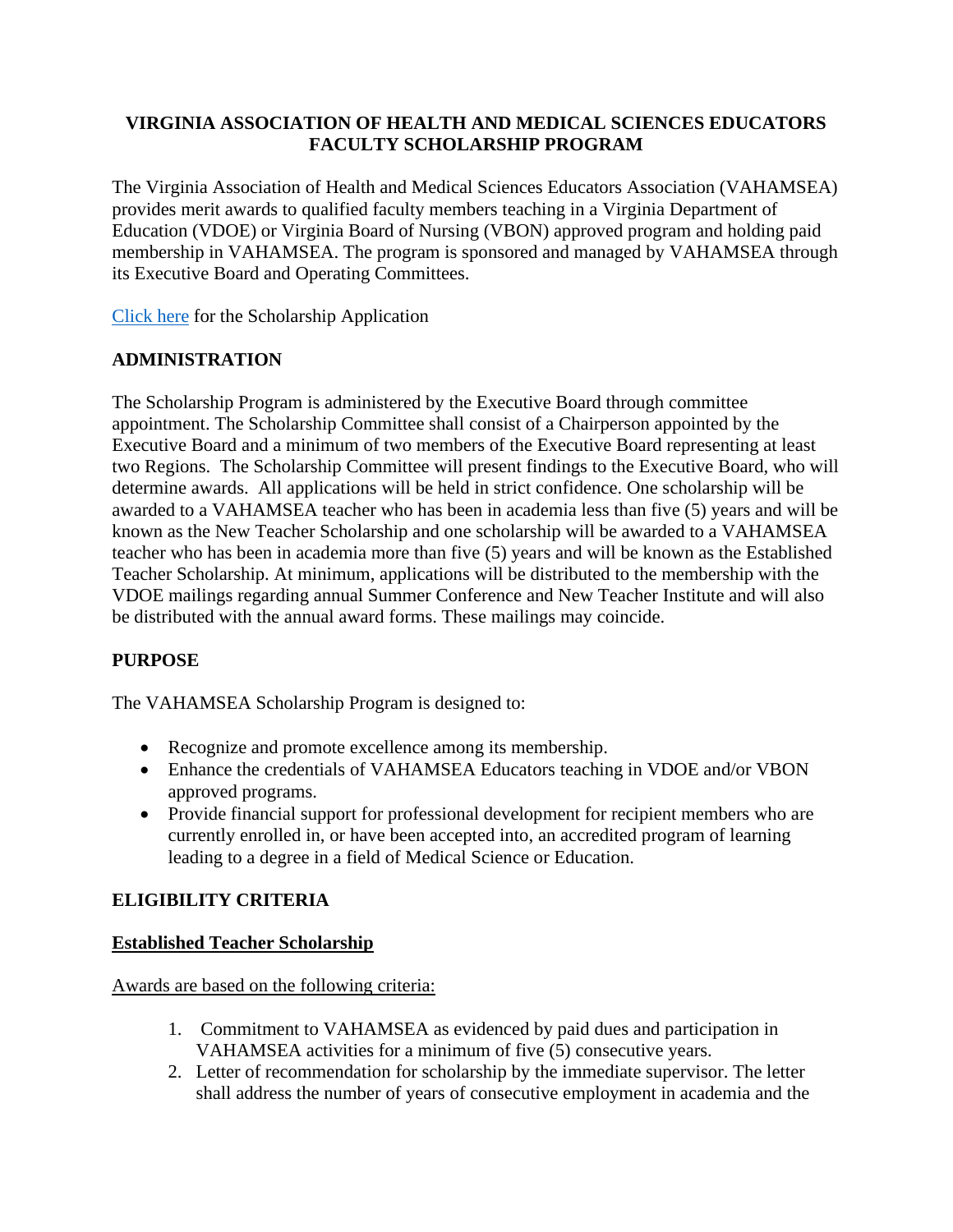likelihood for continued employment. This letter shall be received by the scholarship committee in a sealed and signed envelope.

- 3. Provide a copy of the most current unofficial transcript as evidence of enrollment, or acceptance in, an accredited Medical Science and/or Education program leading to a degree.
- 4. Current Resume or Curriculum Vitae.
- 5. Documentation of teaching ability as evidenced by a letter of recommendation from a current or former student. This letter shall be received by the Scholarship Committee in a sealed and signed envelope.
- 6. Signed statement agreeing to refund the award for failure to continue employment for a period of two (2) years following the scholarship award.

# **NEW TEACHER SCHOLARSHIP**

Awards are based on the following criteria:

- 1. Commitment to VAHAMSEA as evidenced by paid dues and participation in VAHAMSEA activities for less than five (5) years.
- 2. Letter of recommendation for scholarship by the immediate supervisor. The letter shall address the number of years of consecutive employment in academia and the likelihood for continued employment. This letter shall be received by the Scholarship Committee in a sealed and signed envelope.
- 3. Provide a copy of the most current unofficial transcript as evidence of enrollment, or acceptance in, an accredited Medical Science and/or Education program leading to a degree.
- 4. Current Resume or Curriculum Vitae.
- 5. Documentation of teaching ability as evidenced by letter of recommendation from a current or former student. This letter shall be received by the Scholarship Committee in a sealed and signed envelope.
- 6. Signed statement agreeing to refund award for failure to continue employment for a period of three (3) years following the scholarship award.

## **SELECTION PROCESS**

All completed applications filed on or before the due date will be reviewed and evaluated by the Scholarship Committee. Applications will be ranked in order of merit with the highest rank receiving the award. Financial need will be considered only when all other factors are equal. Individuals who do not include financial information cannot be ranked according to financial need. Overall ranking being equal, the award will be granted to the applicant with the greatest financial need. Awards will be announced in conjunction with the annual Summer Conference at the Awards Banquet and/or the Annual Meeting.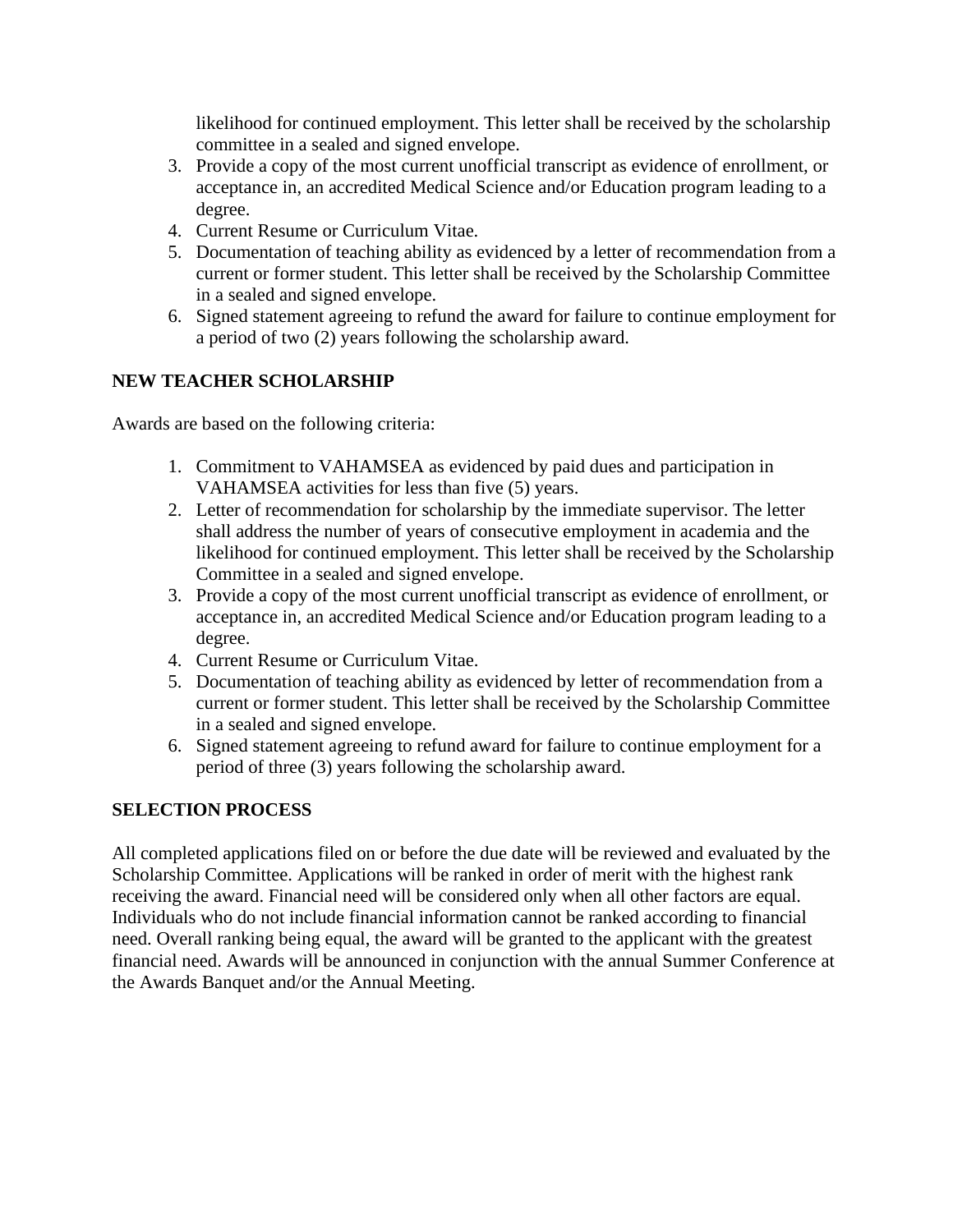# **APPLICATOIN PROCEDURE**

All applicants are to:

- 1. Secure an application from VAHAMSEA.
- 2. Complete the application form following the directions given.
- 3. Follow Eligibility Criteria for desired award.
- 4. All official documentation must be sealed and signed on the envelope seal by the certifying official.
- 5. Place all items, including official documentation and sealed reference letters, together in one mailing container.
- 6. Mail to the address given on the form in time to arrive on or before the due date listed on the form.

[Click here](https://www.vahamsea.org/application) for the Scholarship Application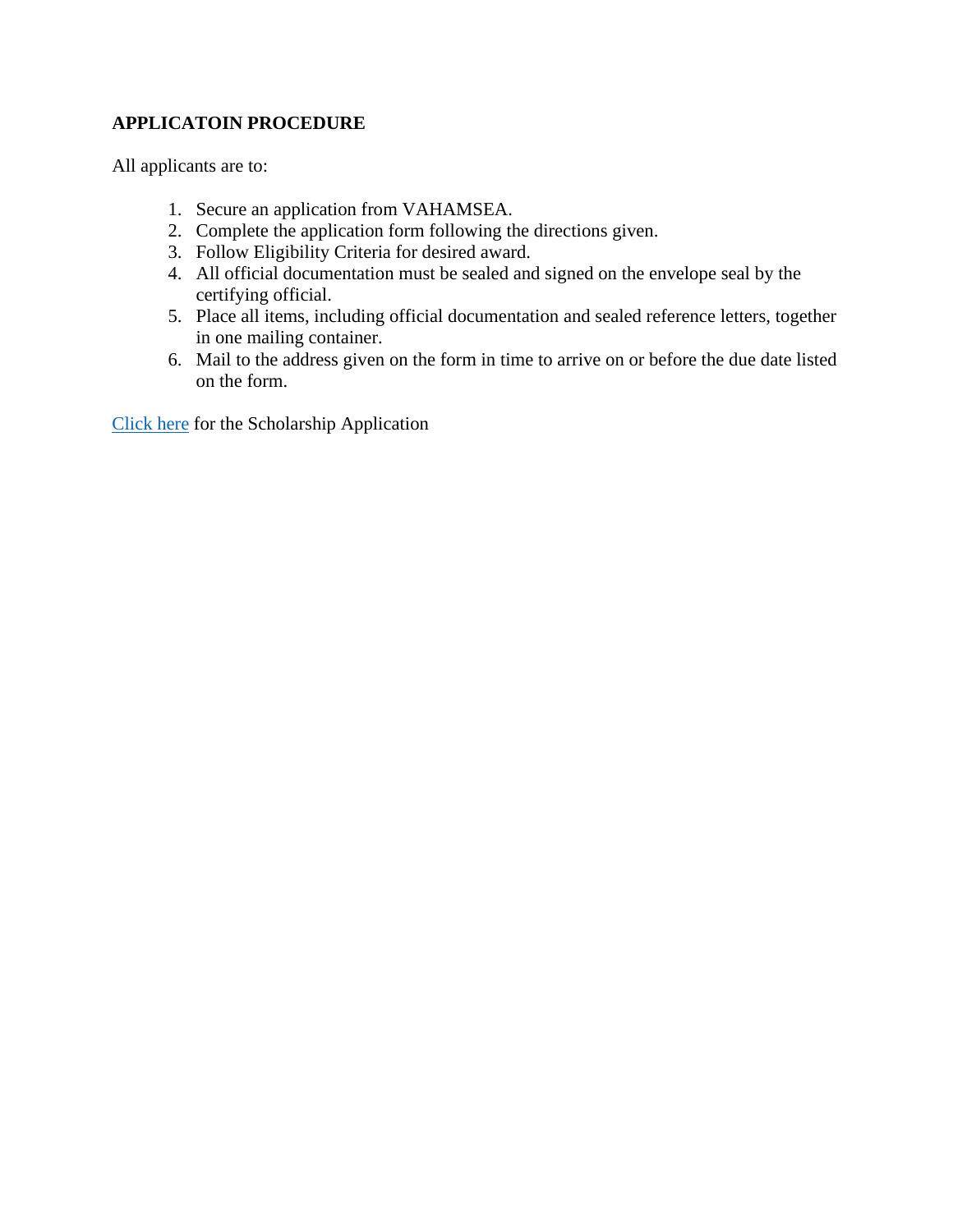#### **VIRGINIA HEALTH AND MEDICAL SCIENCES EDUCATORS ASSOCIATION FACULTY SCHOLARSHIP APPLICATION**

Directions: Print or type, fill out form completely. If an item does not apply, please put N/A for nonapplicable in that space. Please answer questions marked with "YES/NO."

Year: 20\_\_\_\_\_

I am applying for: **Established Teacher Scholarship**: YES/NO **New Teacher:** YES/NO

| Last                                               | First                                                                            | Middle                                                                                                                                                                                                                         | Initial |
|----------------------------------------------------|----------------------------------------------------------------------------------|--------------------------------------------------------------------------------------------------------------------------------------------------------------------------------------------------------------------------------|---------|
|                                                    |                                                                                  | Address: and the contract of the contract of the contract of the contract of the contract of the contract of the contract of the contract of the contract of the contract of the contract of the contract of the contract of t |         |
|                                                    |                                                                                  |                                                                                                                                                                                                                                |         |
|                                                    |                                                                                  |                                                                                                                                                                                                                                |         |
|                                                    |                                                                                  |                                                                                                                                                                                                                                |         |
|                                                    |                                                                                  |                                                                                                                                                                                                                                |         |
|                                                    |                                                                                  | Your position title:                                                                                                                                                                                                           |         |
| What subjects within Health Sciences do you teach? |                                                                                  |                                                                                                                                                                                                                                |         |
|                                                    |                                                                                  |                                                                                                                                                                                                                                |         |
|                                                    |                                                                                  |                                                                                                                                                                                                                                |         |
|                                                    | Number of years in current position?                                             |                                                                                                                                                                                                                                |         |
|                                                    |                                                                                  | Have you held a similar position in another school district? If so, briefly describe this position: ______                                                                                                                     |         |
|                                                    |                                                                                  |                                                                                                                                                                                                                                |         |
|                                                    | VAHAMSEA Member: YES/NO If YES, Number of years: _______________________________ |                                                                                                                                                                                                                                |         |
|                                                    |                                                                                  | Describe your participation in VAHAMSEA activities, including those at the Regional level: ________                                                                                                                            |         |
|                                                    |                                                                                  |                                                                                                                                                                                                                                |         |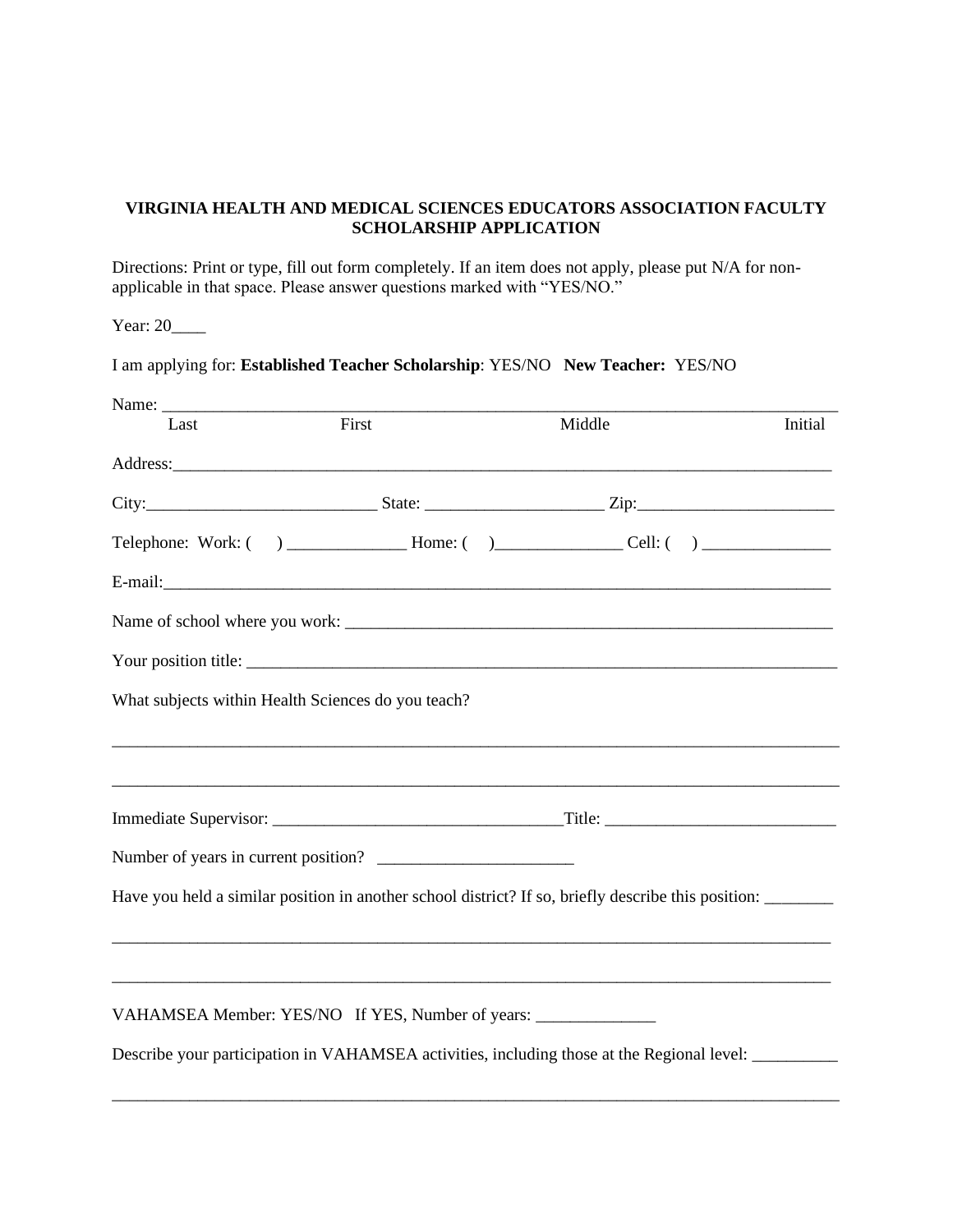Describe innovative approaches you have implemented in the classroom to create an effective and 

<u> a shekara ta 1999 a shekara ta 1999 a shekara ta 1999 a shekara ta 1999 a shekara ta 1999 a shekara ta 1999 a</u>

Should you wish financial need to be considered, include an estimated budget (expenses) for the year in which you are seeking assistance. Please attach your budget as a document to the application.

Degree you are seeking